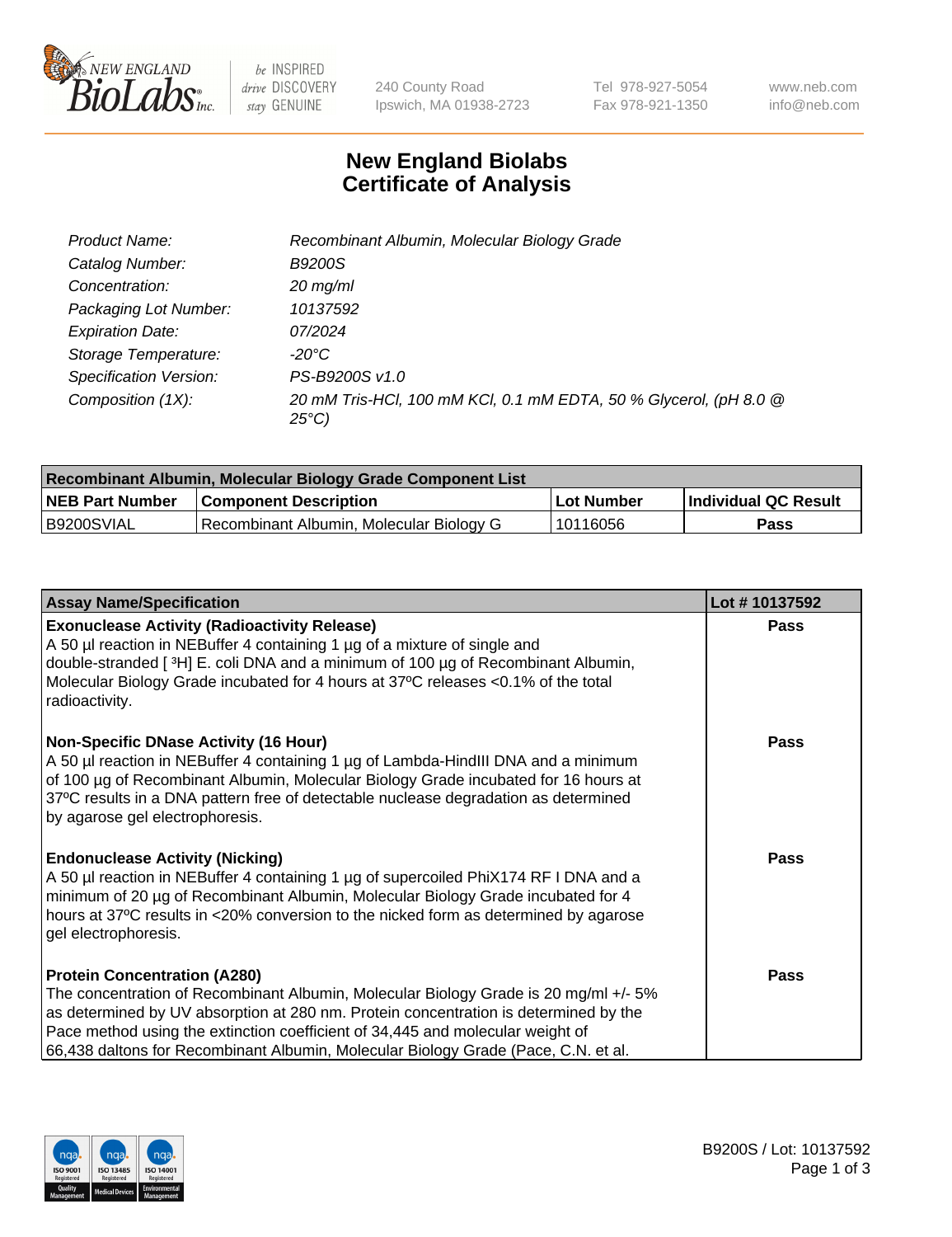

be INSPIRED drive DISCOVERY stay GENUINE

240 County Road Ipswich, MA 01938-2723 Tel 978-927-5054 Fax 978-921-1350

www.neb.com info@neb.com

| <b>Assay Name/Specification</b>                                                                                                                                                                                                                                                                                                                                                                                                            | Lot #10137592 |
|--------------------------------------------------------------------------------------------------------------------------------------------------------------------------------------------------------------------------------------------------------------------------------------------------------------------------------------------------------------------------------------------------------------------------------------------|---------------|
| (1995) Protein Sci., 4, 2411-2423).                                                                                                                                                                                                                                                                                                                                                                                                        |               |
| qPCR DNA Contamination (E. coli Genomic)<br>A minimum of 20 µg of Recombinant Albumin, Molecular Biology Grade is screened for<br>the presence of E. coli genomic DNA using SYBR® Green qPCR with primers specific for<br>the E. coli 16S rRNA locus. Results are quantified using a standard curve generated<br>from purified E. coli genomic DNA. The measured level of E. coli genomic DNA<br>contamination is $\leq$ 1 E. coli genome. | <b>Pass</b>   |
| qPCR DNA Contamination (Eukaryotic Genomic)<br>A minimum of 20 µg of Recombinant Albumin, Molecular Biology Grade is screened for<br>the presence of eukaryotic genomic DNA using SYBR® Green qPCR with universal primers<br>for the 18S rRNA locus. Results are quantified using a standard curve generated from<br>purified E. album genomic DNA. The measured level of eukaryotic genomic DNA<br>contamination is $\leq$ 2.5 pg DNA/µl. | <b>Pass</b>   |
| <b>RNase Activity (Extended Digestion)</b><br>A 10 µl reaction in NEBuffer 4 containing 40 ng of fluorescein labeled RNA<br>transcript and a minimum of 20 µg of Recombinant Albumin, Molecular Biology Grade is<br>incubated at 37°C. After incubation for 16 hours, >90% of the substrate RNA remains<br>intact as determined by gel electrophoresis using fluorescent detection.                                                        | <b>Pass</b>   |
| <b>Single Stranded DNase Activity (FAM-Labeled Oligo)</b><br>A 50 µl reaction in CutSmart® Buffer containing a 20 nM solution of a fluorescent<br>internal labeled oligonucleotide and a minimum of 100 µg of Recombinant Albumin,<br>Molecular Biology Grade incubated for 16 hours at 37°C yields <5% degradation as<br>determined by capillary electrophoresis.                                                                         | Pass          |

This product has been tested and shown to be in compliance with all specifications.

One or more products referenced in this document may be covered by a 3rd-party trademark. Please visit <www.neb.com/trademarks>for additional information.